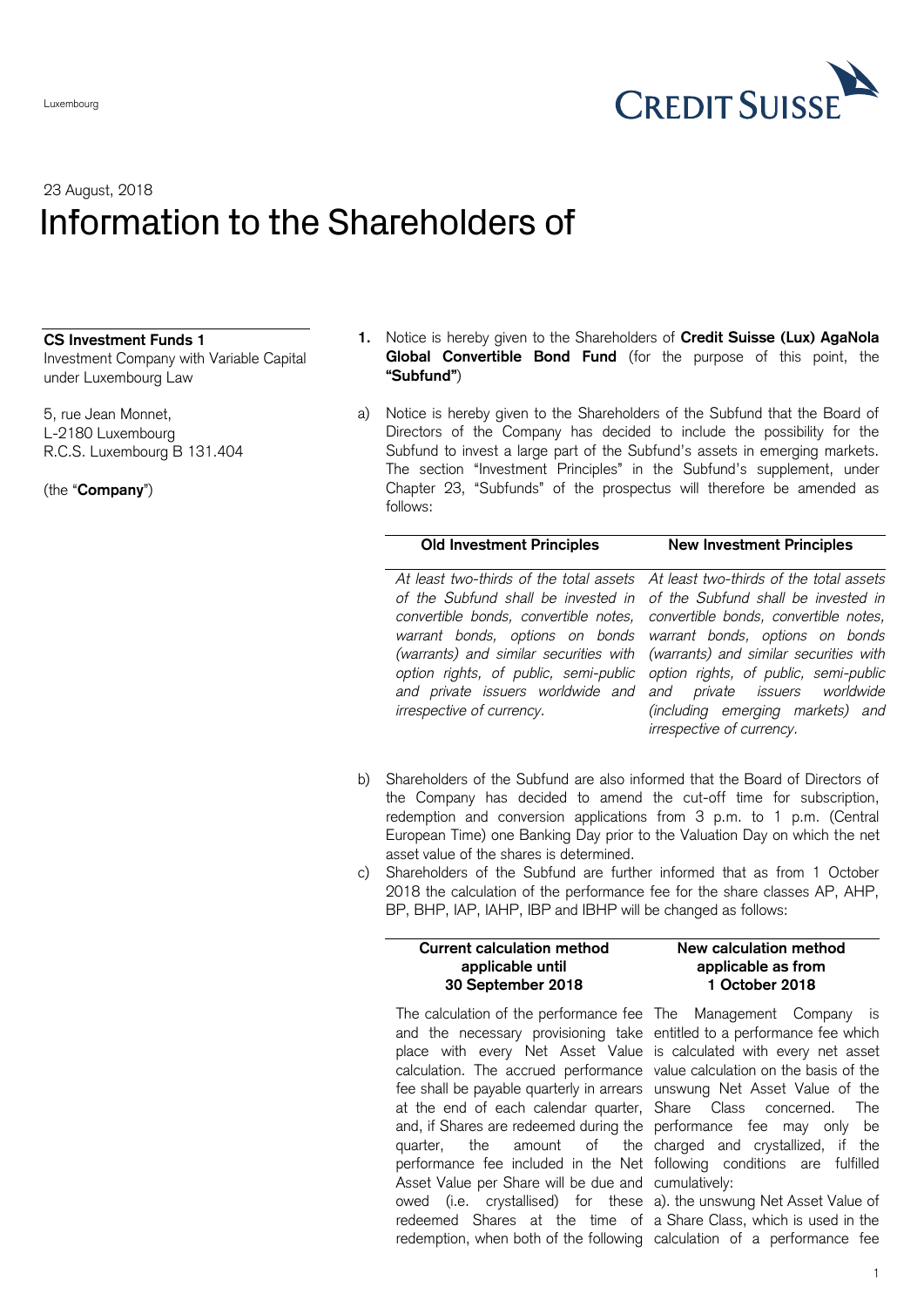conditions are fulfilled:

a). the net asset value of a Share Class Net Asset Values ("high water used in the calculation of a mark"). Each preceding decline in performance fee must be greater than the unswung Net Asset Value per the highest NAV (prior to deduction of Share of the respective Share Class the performance fee) at the end of a must be offset by a further increase calendar quarter where a performance above the last maximum value at fee has been paid ("high water mark"), which a Performance Fee was and

b). the net asset value of a Share Class must exceed a pro rata performance of unswung Net Asset Value of a 5% per annum ("hurdle rate") (the "hurdle NAV").

The hurdle NAV is reset at the beginning of each quarter to equal the rate") (the "hurdle NAV"). last net asset value calculated in the The hurdle NAV is reset at the previous quarter.

The performance fee together with the necessary which is used as a basis for the provisioning, takes place with every net calculation of the new hurdle NAV. asset value calculation, however the performance fee is only crystallized at The performance fee calculation, the end of the calendar quarter and if together with the necessary Shares are redeemed during the provisioning and crystallization, quarter.

If, on the Calculation Date, the net value calculation. asset value of a Share Class is above If, on the Calculation Date, the the hurdle NAV and is greater than the unswung net asset value of a Share high water mark, a performance fee of Class is above the hurdle NAV and 20% for Share Classes "IAP", "IBP", is greater than the high water mark, "IAHP" and "IBHP" (see Chapter 2, a performance fee of 20% for "Summary of Share Classes") shall be Share Classes "IAP", "IBP", "IAHP" deducted on the difference between and "IBHP" (see Chapter 2, the net asset value of the relevant "Summary of Share Classes") shall Share Class and the high water mark be deducted on the difference and/or the hurdle NAV (whichever is between the unswung net asset the greater of the two). The value of the relevant Share Class performance fee is calculated on the and the high water mark and/or the basis of the Shares of the relevant hurdle NAV (whichever is the Share Class that are currently in greater of the two). The circulation.

A performance fee is payable when  $NAV t > HWM$ 

And

NAV  $t$ –HR NAV  $t > 0$ .

If both conditions are met, then:  $PF1 = 20\%$  ([NAV t – max (HWM; HR crystallized according to the above

NAV)  $t$   $\times$  number of Shares  $t$ ) The published NAV on t will be NAVt –

PF1

In addition, a part of the performance fee will crystallise and a provision will be booked respectively when the following conditions apply:

 $NAVt-1 > HWM$ 

And

 $NAVt-1 - HR$   $NAVt-1 > 0$ And

Redemption of Shares based on NAV on t-1

If these conditions are met, then:

 $PF2 = 20\%$  \* [NAVt-1 - max (HWM; A performance fee is payable when HR NAV)t-1] \* nt

must be greater than the previous incurred.

b). the performance of the Share Class, as calculated on a daily basis, must exceed a quarterly performance of 1.25% ("hurdle

beginning of each quarter to start with the last net asset value calculation, calculated in the previous quarter

takes place with every net asset

performance fee is calculated on the basis of the Shares of the relevant Share Class that are currently in circulation.

The payment of the Performance Fee amounts calculated and described method takes place at the beginning of the following quarter.

This Performance Fee cannot be refunded if the unswung Net Asset Value falls again after deduction of the Performance Fee. This means that a Performance Fee may also be charged and paid if, at the end of the calendar quarter, the unswung Net Asset Value per Share of the respective Class is lower than the value at the beginning of the calendar quarter.  $NAV t > HWM$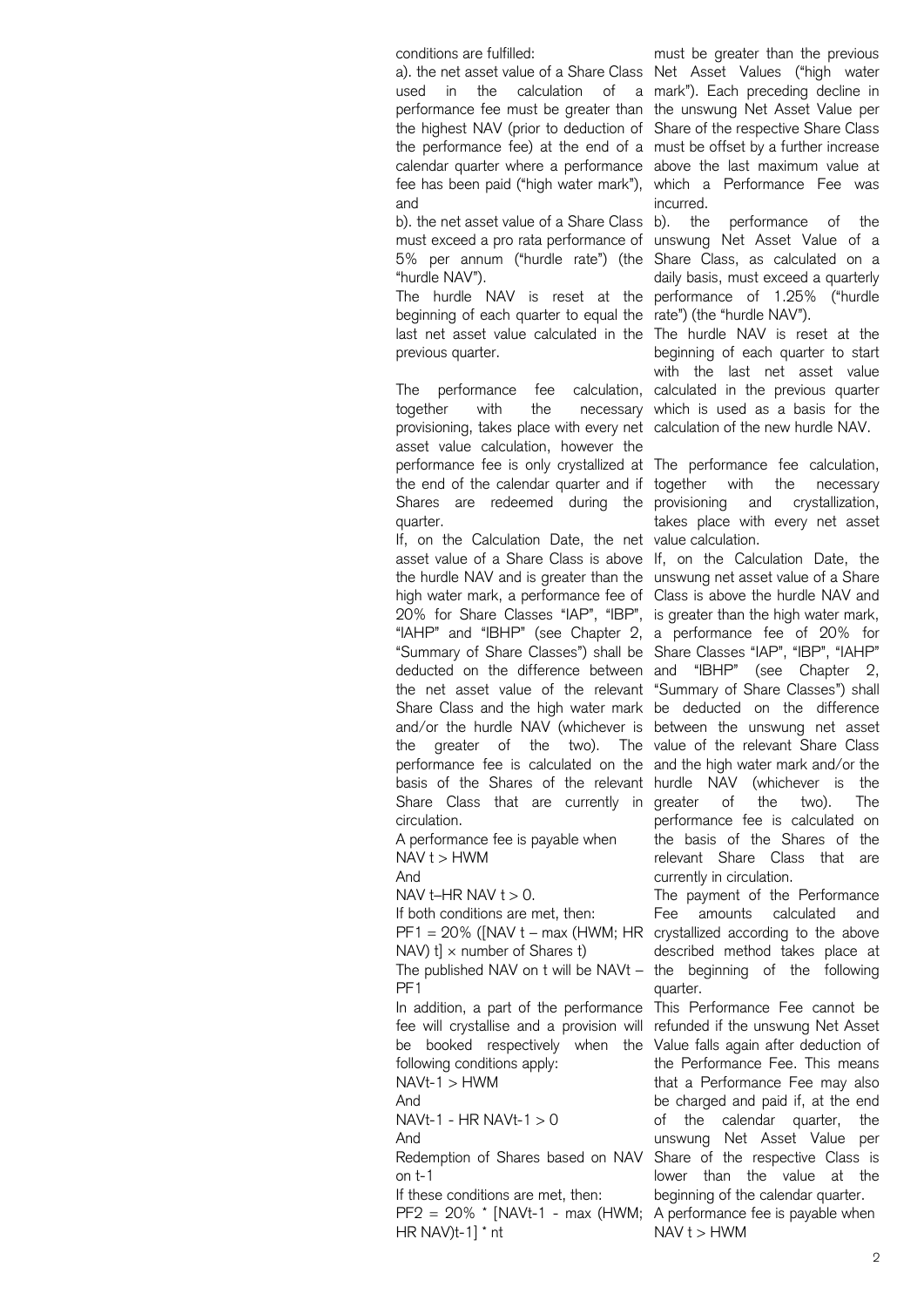where: NAV  $t =$  current net asset value prior to  $NAV t = HR NAV t > 0$ . provision for performance fee HWM = high water mark = highest 20% ([NAV t – max (HWM; HR NAV (prior to deduction of the NAV)  $t$ ]  $\times$  number of Shares  $t$ ) performance fee) at the end of a where: calendar quarter where a performance fee has been paid, nt = number of Shares redeemed on fee date t,  $HR =$  hurdle rate  $t =$  current calculation date The performance fee payable at the end of the Reference Period will be:  $PF = PF1$  (if any) +  $\Sigma PF2$  (if any) And If both conditions are met, then: NAV  $t =$  current net asset value prior to provision for performance  $HWM = high water mark = highest$ NAV (prior to deduction of the performance fee) where a performance fee has been paid,  $HR =$  hurdle rate  $t =$  current calculation date

**2.** Notice to the Shareholders of **Credit Suisse (Lux) Floating Rate Credit Fund** (for the purpose of this point, the "Subfund")

Notice is hereby given to the Shareholders of the Subfund that the Board of Directors of the Company has decided to amend the investment principles of the Subfund. Currently, the Subfund may invest in ABS and MBS which primarily have a prime credit quality (rated "AAA" by Standard & Poor's or "Aaa" by Moody's or a similar credit quality). After the change, the Subfund may be able to invest in ABS and MBS primarily with an investment grade credit quality (rated "BBB" by Standard & Poor's or "Baa3" by Moody's or a similar credit quality).

To reflect the above, section "Investment Principles" of the Subfund's supplement under Chapter 23, "Subfunds" of the prospectus, will be amended as indicated hereafter:

| Old Investment Principles New Investment Principles                          |                            |
|------------------------------------------------------------------------------|----------------------------|
| The Subfund's investment in ABS and The Subfund's investment in ABS          |                            |
| MBS are made primarily in securities and MBS are made primarily in           |                            |
| which have a prime credit quality securities which have an investment        |                            |
| (rated "AAA" by Standard & Poor's or grade credit quality (rated "BBB" by    |                            |
| "Aaa" by Moody's or a similar credit Standard & Poor's or "Baa3" by          |                            |
| quality in the view of the Management Moody's or a similar credit quality in |                            |
| Company).                                                                    | the view of the Management |
|                                                                              | Company).                  |

**3.** Notice to the Shareholders of **Credit Suisse (Lux) AgaNola Global Value Bond Fund** (for the purpose of this point, the "Subfund")

Notice is hereby given to the Shareholders of the Subfund that the Board of Directors of the Company has decided to include the possibility for the Subfund to use currency derivatives for investment purposes and as part of the Subfund's strategy.

To reflect the above, the following paragraph has been included under section "Investment Principles" of the Subfund's supplement under Chapter 23, "Subfunds" of the prospectus:

### **Investment Principle**

*The Subfund may engage in active currency allocation. In doing so, it may buy investment currencies on the basis of currency derivative contracts up to the value of the associated net assets and may sell them against another investment currency for up to the same amount. As the Subfund may enter into active currency allocation, the Subfund investments in currencies other than the Subfund's Reference Currency does not need to be hedged against such Reference Currency. Accordingly, any fluctuation in the exchange rate*  for such currencies in relation to the Reference Currency of the Subfund, will *affect the Net Asset Value of the Subfund.*